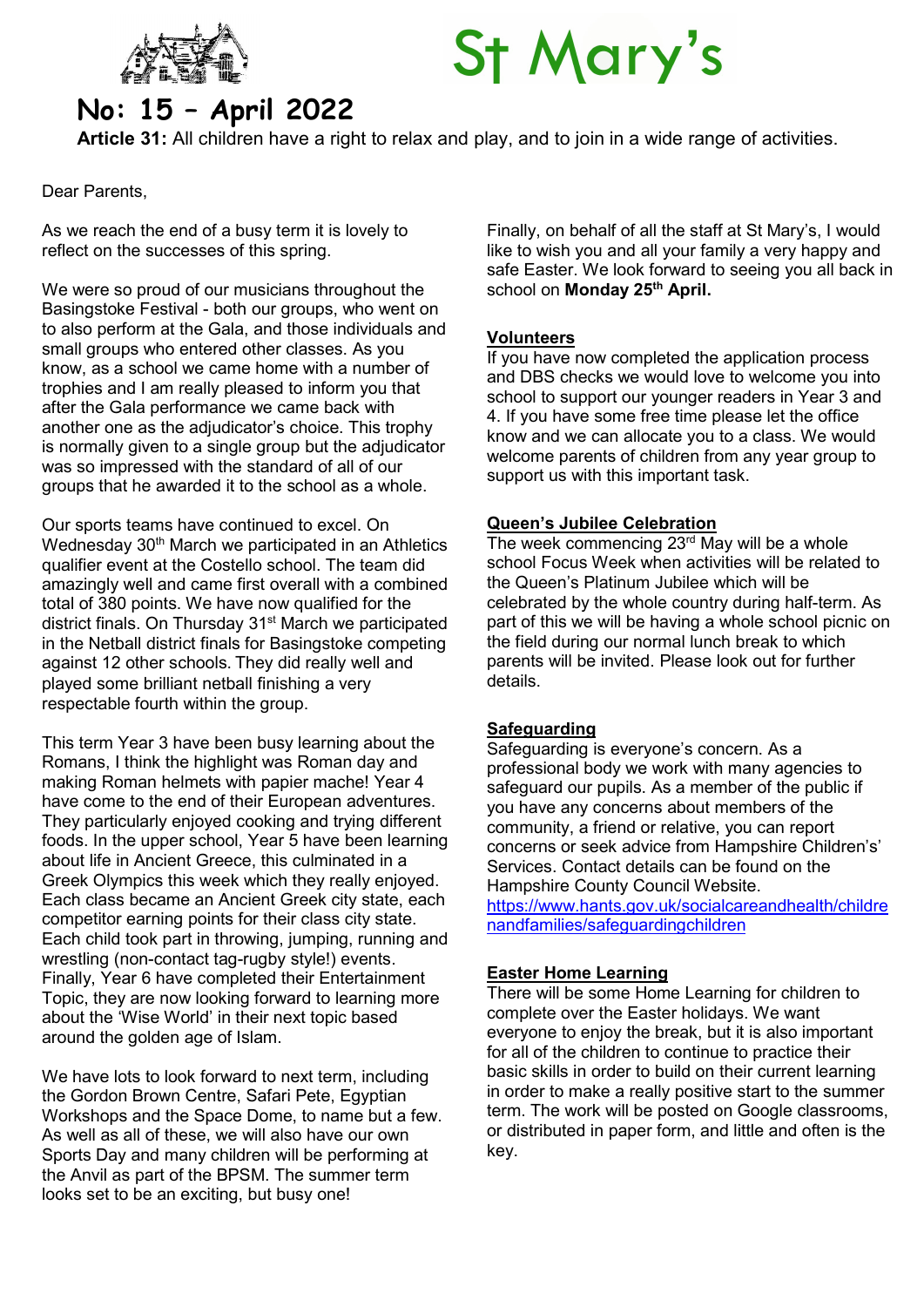# School Dinners

After half term, we will start the new summer menu. Please see details on ParentMail and link to HC3S'. School dinner prices will increase to £2.60 as of  $25<sup>th</sup>$ April. If you wish to pay for the first half of the term in advance, it will be £59.80. Where possible, all payments should be made via SCOPAY. Should you have any issues with payment please contact the school office

# E-safety

As we go into the Easter break, children have the opportunity to spend more time online. We would ask that you spend a little time with your child reinforcing the messages that we teach in school to ensure that they keep themselves safe. It might be useful to go back over any rules and boundaries in place around online activity and reinforce the parameters around Internet usage. More information can be found on our website in the parents section, which includes links to some useful websites and activities that can be completed together with the whole family. https://www.st-marys-

jun.hants.sch.uk/page/?title=Online+safety&pid=68

#### **HeartSmart**

Next half term we will start to look at our fourth HeartSmart principle – Fake is a Mistake. Work around this will include unpacking how to bravely communicate truth and be proud of who we are. We want the children to know and understand that we do not need to pretend to be something we're not. We're all amazing and unique in different ways. Miss Eckett – PSHE Leader

#### Attendance

Attendance at the end of March was 94.8%.Well done to Wellington class with the highest attendance of 95.7%.

Whilst our attendance remains high in comparison to national levels, it is 3% lower than in non-pandemic years. The vast majority of absence has been COVID related during the year.

As the summer term approaches I would remind parents that holidays should be taken during school holiday periods and that I will not authorise any holidays in term time. Only absences for very exceptional circumstances will be authorised.

#### Summer uniform

Summer uniform can be worn after the Easter holidays. This consists of green checked dresses, grey shorts and white polo shirts or short sleeved shirts, without ties. Sensible footwear, please – no flip-flops or open-toed sandals.

Previously, a large number of pupils continued to wear shirts, and in fact ties, through the summer months, and commented that they found them more comfortable than polo shirts. This is something we continue to look into for future years. If you have any thoughts on the subject, please let us know.

Uniform remains the same for days when your child has PE lessons.

# PE Kit

Please can we remind you that pupils must wear shorts under their tracksuit bottoms on PE days, or bring a pair in their bag to change into, as they cannot take part in indoor PE session in long trousers for health and safety reasons. We appreciate your support with this.

#### Summer Fair - Sunday 3rd July

It is fantastic that we are able to run a Summer Fair this year. The F.O.O.B.S committee are working hard on plans and preparations for this great event. Without support from parents these events are really difficult to run. After Easter, teachers will start to look for volunteers to help run the class stalls, please do offer your services even if it for just half an hour – many hands make light work!

Also, we will be collecting filed jars for the Jolly Jars stall between  $6<sup>th</sup>$ -10<sup>th</sup> June, so you may wish to start collecting your used jars and lids now! These jars can be filled with any small toys, sweets (no chocolate in case it melts) or stationery items suitable for children to win on the stall!

#### Hampshire Kitchen Heroes

Calling all Hampshire residents! A new scheme is launching to reward you for saving waste, saving money and saving the planet. Take part in over 20 food-themed activities that will help you reduce the amount of food that ends up in your household bin and could help you save up to £60 a month! There's also the chance to win £20 vouchers whilst competing with other residents from across Hampshire. So what are you waiting for? Be a Hampshire Kitchen Hero! Sign up now at: https://www.hampshirekitchenheroes.co.uk/

# F.O.O.B.S

A big thank you to everyone who helped and attended our Easter fair, it was a huge success.

#### COVID Guidance Updates

The updated guidance advises:

- adults with the symptoms of a respiratory infection, and who have a high temperature or feel unwell, should try to stay at home and avoid contact with other people until they feel well enough to resume normal activities and they no longer have a high temperature
- children and young people who are unwell and have a high temperature should stay at home and avoid contact with other people. They can go back to school, college or childcare when they no longer have a high temperature, and they are well enough to attend